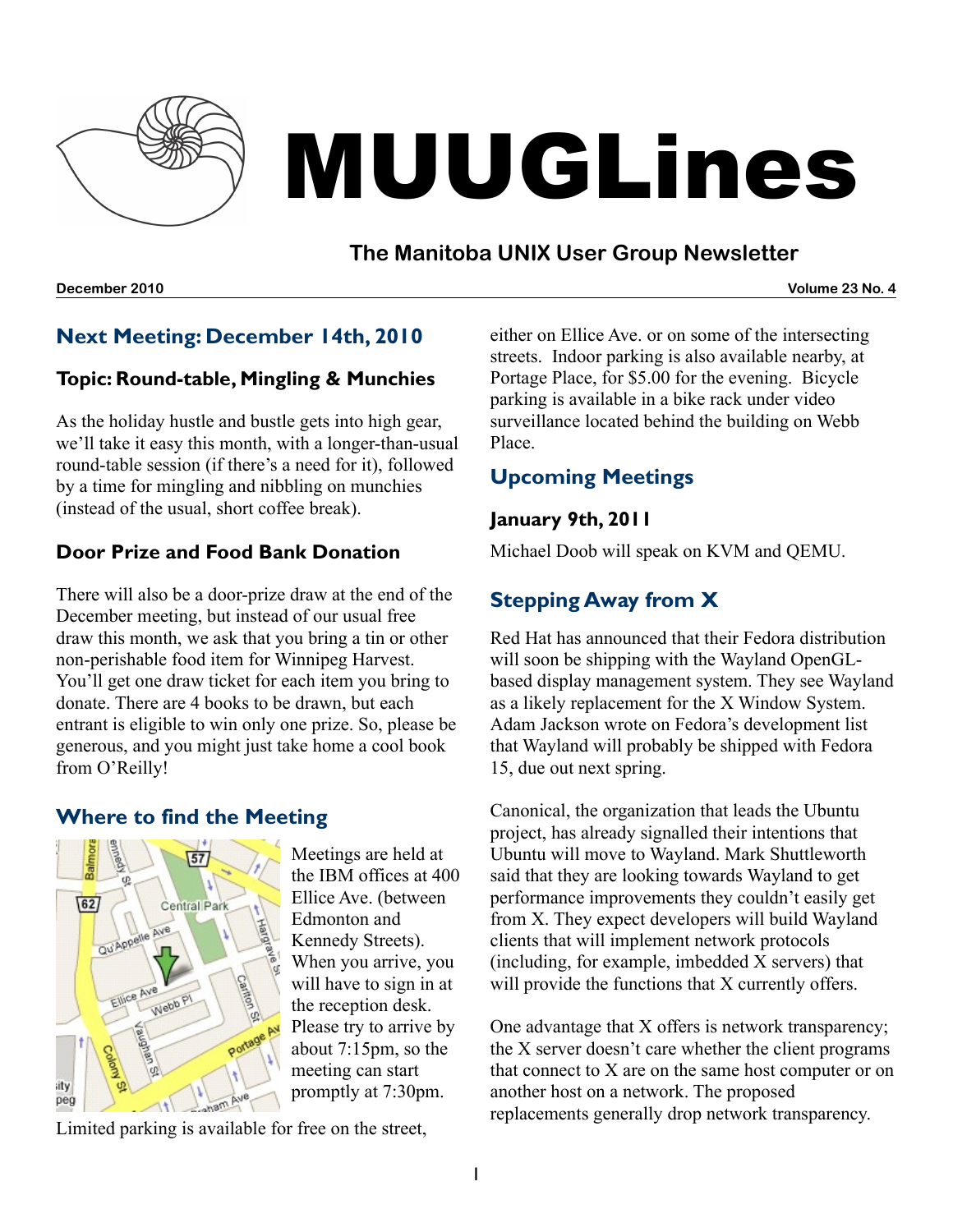Graphic displays are far more complex than they were 25 years ago when X was introduced. Some developers find that X gets in their way when they try to use the features of modern graphics cards. They prefer graphics systems that aren't as general-purpose as X, but provide better performance.

### **Tweaking the Linux Scheduler**

A new patch to the Linux kernel seems to dramatically improve the responsiveness of the Linux desktop when the system gets busy. Often, users find that the desktop user interface does not respond quickly when CPU intensive jobs are running in the background. With this patch, the desktop is still smooth and responsive to the user when big jobs are running in the background.

Mark Galbraith wrote this patch to the Linux scheduler. The patch is small  $-$  just over 200 lines long. It is designed to help the kernel automatically create task groups per TTY when the system has a heavy workload.

### **Proposed Changes to Internet Surveillance Laws**

The Canadian government has proposed three bills (C-50, C-51, and C-52) that modify laws regarding surveillance of Internet communications. These changes are intended to help law enforcement officials investigate and prosecute unlawful activities on the Internet, with emphasis on current hot topics such as terrorism and child pornography.

Some observers feel that these new proposals are intruding excessively on personal privacy and freedoms. For example, the bills require that Internet providers give information about a customer's identity to law enforcement officials on request, even if the officials don't have a court warrant. Currently, Internet providers are only asked to provide this information voluntarily.

The proposed bills also require the Internet providers to build an infrastructure that will allow real-time surveillance of Internet traffic, and grant law enforcement real-time access to this surveillance data.

#### **Zeven-OS**

The ZevenOS team has released Version 3.0 of their Linux distribution. ZevenOS is based on Ubuntu 10.10, and boasts a BeOS-like user interface.

One of the biggest changes in this distribution is to replace the Nvidia open source driver **nv** with **nouveau**. They have updated their video encoding application, and replaced the default video player, music player, and image editing applications.

## **Narrowing Our Focus**

Brian Whitman doesn't like music recommendation programs. He feels that they recommend music that is almost identical to the music that you already listen to; he believes that an important part of listening to music is discovering new aspects.

To underscore this approach, he wrote his own music recommendation program, and released it as part of the Boston Music Hack Day in October. His program, The Future Of Music 2010, scans the music files on your computer, determines your musical tastes, and permanently deletes all the music files that don't match your core musical tastes.

Whitman noted that when he ran this program on his own computer, the program promptly deleted the music performed by his brother's band. Whitman offered to run the program on his friends' computers, but they declined.

This program parallels concerns with the direction that Google is headed. Google is working on developing customized searches for each of their users. They record previous searches that each user performs, and modifies the current searches based on previous searches. Google feels that this will provide better customer service, because they more closely track the interests of their users. However, this means that their users may not see web pages that tend to contradict the users' general views.

#### **Controlling Our Focus**

The Canon Hack Development Kit is an open source package that allows you extensive control over the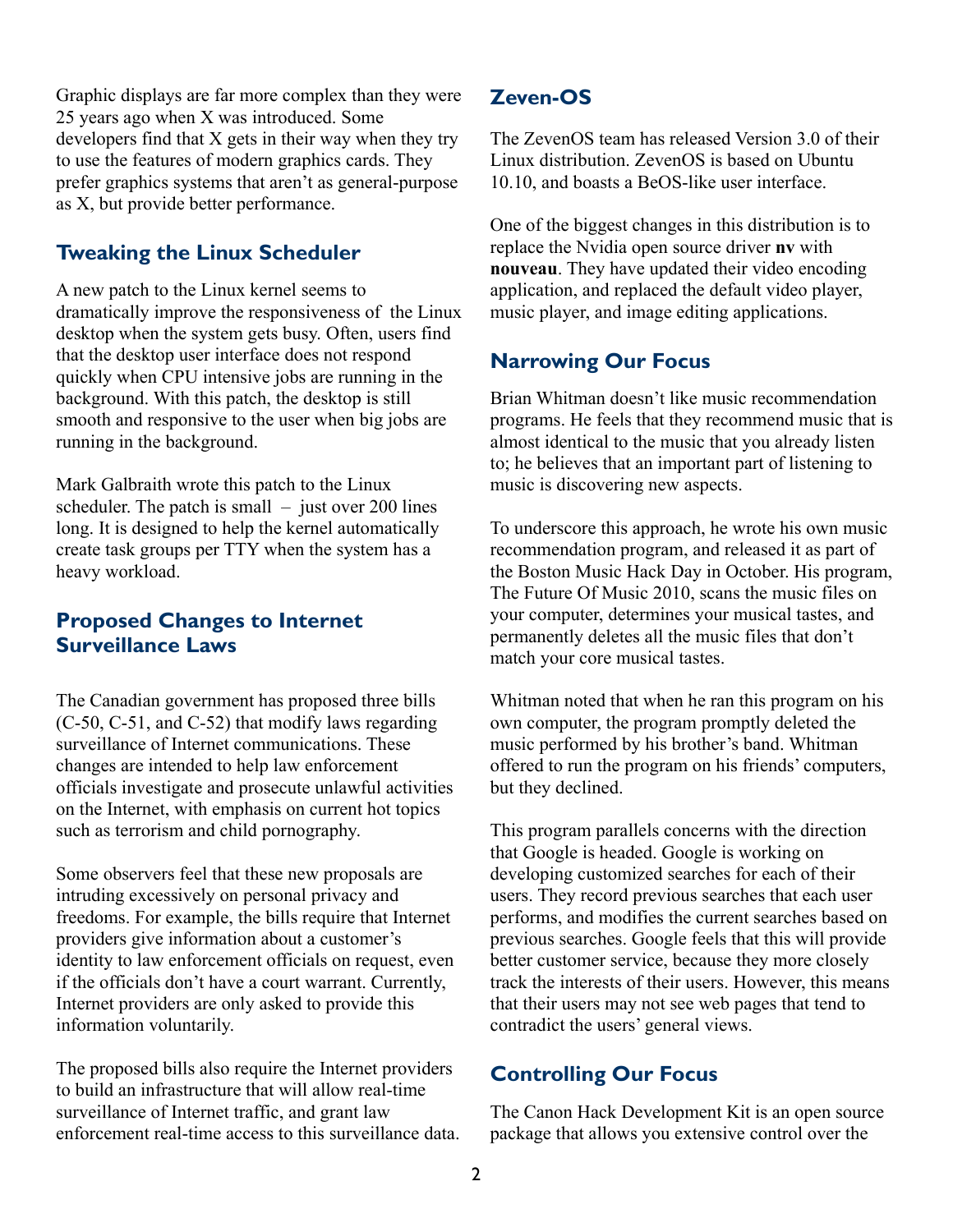operations of a number of models in Canon's Power Shot series of point-and-shoot digital cameras.

With this kit, you have complete control over the exposure settings of the camera. It will let you use the USB port for remote control of the camera. You can use motion detection to trigger a picture – this is so fast that you can capture flashes of lightning. You can also preset delays between motion detection and the triggering of an exposure, or set the camera to take pictures at intervals for time-lapse photography. (In an article for the IEEE Spectrum web site, David Schneider described how he attached his camera to a remote controlled model airplane and used the interval mechanism to shoot a series of aerial pictures.)

The software runs from the memory card of the camera, and doesn't permanently replace the firmware loaded on the internal camera memory – this means that you are unlikely to render your camera unusable by damaging the firmware. More information about this software is available at **[http://chdk.wikia.com/wiki/CHDK.](http://chdk.wikia.com/wiki/CHDK)**

## **Pendulums and Genetic Algorithms**

A program written at Cornell University has derived some laws of physics based on studying the motion of a pendulum.

Starting with basic algebraic operators and a dataset that described the motion of spring-loaded oscillators, simple pendulums and double pendulums, in less than a day the program derived equations that mirrored the law of conservation of momentum, and Newton's Second Law of Motion (force = mass x acceleration).

The researchers have indicated that this program could be used to analyze a number of dynamic systems to determine underlying rules of behaviour. Some of the fields they suggest are environmental systems, weather systems, and the human genome. They claim to have found some interesting laws when they have applied this program to studying the behaviour of cellular proteins, but have not yet published their results.

#### **Linux Radio**

Linux Radio offers an additional way for you to receive the kernel source files. The folks at that web site have assembled a number of audio files that have an electronic speech synthesized voice reading a source file from the Linux kernel. Each time you reload the page, you are given a different random audio file.

You can hear Linux Radio at **[http://www.linux.fm](http://www.linux.fm/)**.

### **Attachmate Buys Novell**

Novell announced this month that Attachmate will be purchasing Novell for US\$2.2 billion. Attachmate's traditional production line is software terminal emulation software and data transfer applications; its NetIq suite focuses on enterprise system and security management software.

Novell will be retaining the copyrights and patents to Unix System V as it moves to Attachmate. However, it will be selling 882 patents for \$450 million to a consortium led by Microsoft.

Novell acquired SUSE Linux in 2003, and is a lead sponsor for openSUSE. It has also been working on developing cloud management services. Attachmate indicated that it will be splitting Novell and SUSE into two separate business units.

In September, the Wall Street Journal reported that VMWare was in talks to purchase the Linux side of Novell, with Attachmate purchasing the remaining part. The hedge fund Elliot Associates attempted to buy Novell earlier this year, but Novell refused the offer. Apparently, Elliot Associates is helping to fund this purchase – as part of the deal, Elliot Associates will become a shareholder in Attachmate.

## **Hacking Passwords with Cloud Computing**

One of the configurations offered by the Amazon Elastic Cloud Computing (Amazon EC2) service is a Cluster GPU instance. This instance provides you